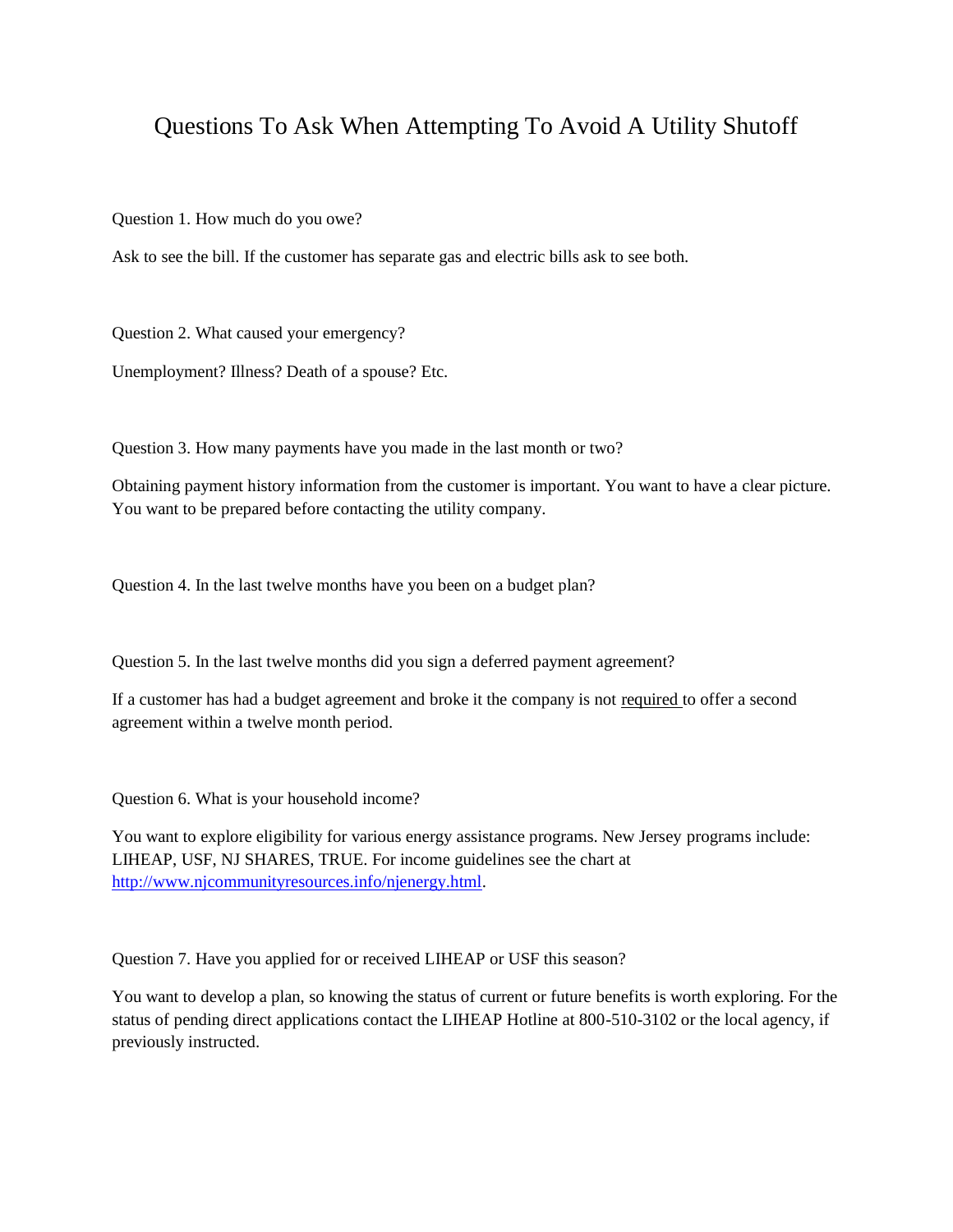Question 8. Has the household applied for emergency assistance under LIHEAP?

Households that are income eligible for LIHEAP and responsible for the heating bill have a small window of opportunity to receive emergency LIHEAP assistance. The emergency period usually occurs only between March 15 and April 30. The state may extend the emergency period depending upon availability of funds. Households who are not eligible for LIHEAP should inquire about the TRUE program or help from New Jersey SHARES. For information on these programs or organizations visit <http://www.ahanjtrue.com/index.html> or [http://www.njshares.org,](http://www.njshares.org/) respectively.

Question 9. Has the customer ever been on USF? If not, explain the Fresh Start Program. See [http://www.njcommunityresources.info/njenergy.html.](http://www.njcommunityresources.info/njenergy.html)

Question 10. Is the customer of record receiving benefits that would place them under Winter Termination Protection (WTP)?

The WTP is in effect between November 15 and March 15. For a list of protected categories see <http://www.njcommunityresources.info/wtp.html> or the Board of Public Utilities website at [http://www.bpu.state.nj.us/.](http://www.bpu.state.nj.us/)

Question 11. What if the customer is not in a "protected category"?

If the customer is not in any of the protected categories he/she could request protection under the 'catch all' category of the WTP. This category is based on circumstances beyond their control. Call the utility company and ask to be covered under the WTP.

Question 12. How much can the customer put down toward the outstanding bill?

Be realistic. Remember, the utility rep may ask for the entire amount but the customer need only pay up to a quarter of the bill, depending on the circumstances.

Question 13. How much can the customer afford to pay in future months?

Ask about a winter budget plan. Actually, a customer covered under the WTP **must** enroll in a winter budget plan as a condition of protection under the WTP.

Question 14. Are there any other factors that could be presented to the utility company that works to the customer's favor?